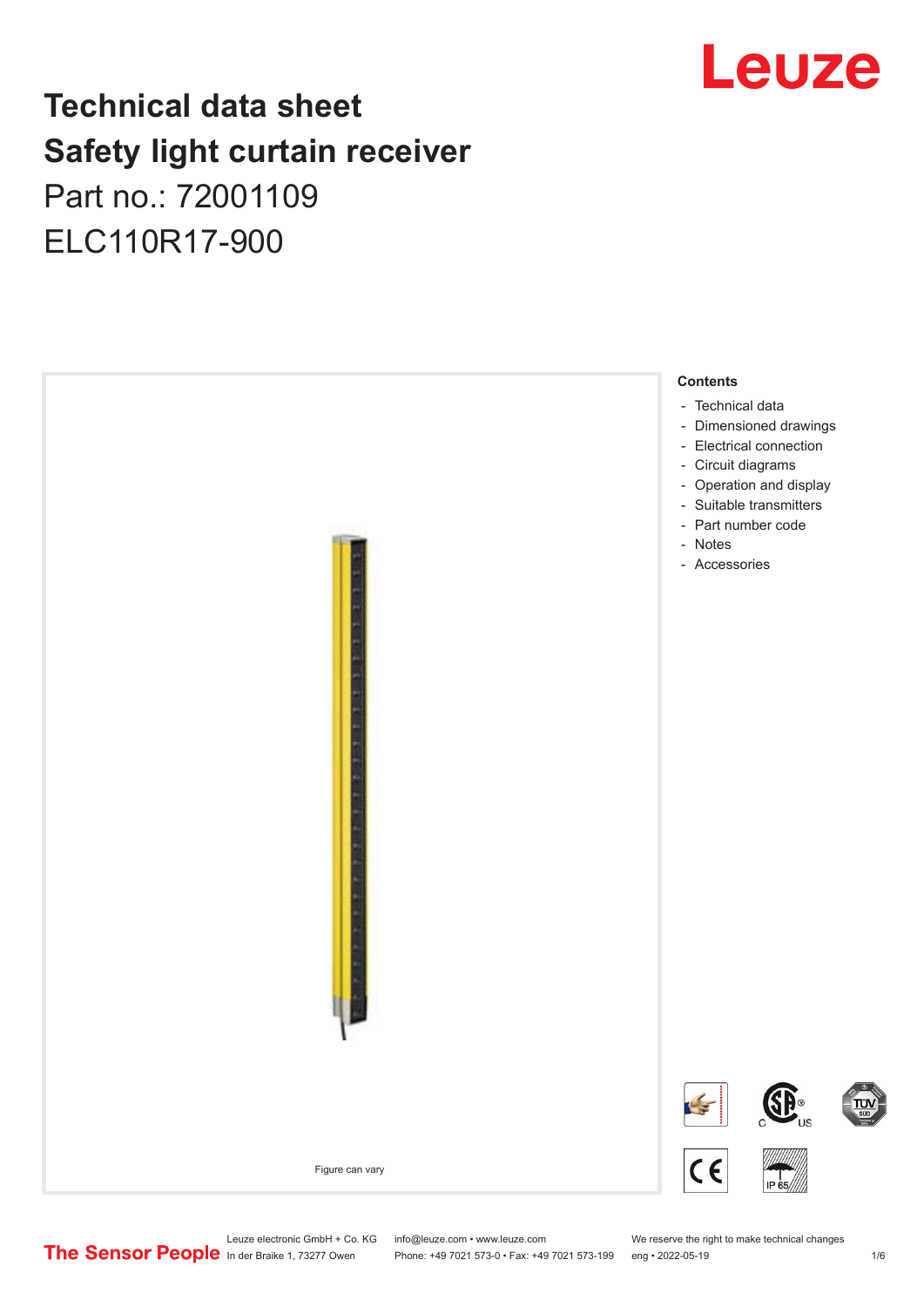## <span id="page-1-0"></span>**Technical data**

### **Basic data**

| <b>Series</b>   | <b>ELC100</b>     |
|-----------------|-------------------|
| Device type     | Receiver          |
| <b>Contains</b> | 2x sliding block  |
| Application     | Finger protection |
|                 |                   |

#### **Functions**

**Functions Automatic start/restart** 

#### **Characteristic parameters**

| <b>Type</b>            | 4, IEC/EN 61496          |
|------------------------|--------------------------|
| <b>SIL</b>             | 3, IEC 61508             |
| <b>SILCL</b>           | 3, IEC/EN 62061          |
| Performance Level (PL) | e, EN ISO 13849-1        |
| $PFH_n$                | 8E-09 per hour           |
| Mission time $T_M$     | 20 years, EN ISO 13849-1 |
| Category               | 4, EN ISO 13849          |
|                        |                          |

#### **Protective field data**

| Resolution              | $17 \text{ mm}$ |
|-------------------------|-----------------|
| Protective field height | $900$ mm        |

#### **Optical data**

**Synchronization Synchronization Optical between transmitter and receiver** 

#### **Electrical data**

| Protective circuit            | Overvoltage protection  |
|-------------------------------|-------------------------|
|                               | Short circuit protected |
|                               |                         |
| Performance data              |                         |
| Supply voltage U <sub>p</sub> | 24 V. DC. -20  20 %     |
| Current consumption, max.     | $100 \text{ mA}$        |

#### **Outputs**

**Number of safety-related switching outputs (OSSDs)** 2 Piece(s)

### **Safety-related switching outputs**

| <b>Type</b>                  | Safety-related switching output OSSD |
|------------------------------|--------------------------------------|
| Switching voltage high, min. | 18 V                                 |
| Switching voltage low, max.  | 2.5V                                 |
| Switching voltage, typ.      | 22.5V                                |
| Voltage type                 | <b>DC</b>                            |
| Current load, max.           | 50 mA                                |
| Load inductivity             | 500,000 µH                           |
| Load capacity                | $0.03 \mu F$                         |
| Residual current, max.       | $0.5 \text{ mA}$                     |
| Voltage drop                 | 1.5V                                 |

| Safety-related switching output 1        |                     |  |  |
|------------------------------------------|---------------------|--|--|
| <b>Assignment</b><br>Connection 1, pin 2 |                     |  |  |
| <b>Switching element</b>                 | Transistor, PNP     |  |  |
| Safety-related switching output 2        |                     |  |  |
| <b>Assignment</b>                        | Connection 1, pin 4 |  |  |

**Switching element** Transistor, PNP

#### **Timing**

**Response time** 13.4 ms<br>**Restart delay time** 100 ms **Restart delay time** 

**Connection**

| <b>Connection</b>                             |                                                    |  |  |  |
|-----------------------------------------------|----------------------------------------------------|--|--|--|
| <b>Number of connections</b>                  | 1 Piece(s)                                         |  |  |  |
| <b>Connection 1</b>                           |                                                    |  |  |  |
| <b>Function</b>                               | Machine interface                                  |  |  |  |
| <b>Type of connection</b>                     | Connector                                          |  |  |  |
| <b>Thread size</b>                            | M <sub>12</sub>                                    |  |  |  |
| <b>Material</b>                               | Metal                                              |  |  |  |
| No. of pins                                   | 4-pin                                              |  |  |  |
|                                               |                                                    |  |  |  |
| <b>Cable properties</b>                       |                                                    |  |  |  |
| Permissible conductor cross                   | $0.25$ mm <sup>2</sup>                             |  |  |  |
| section, typ.                                 |                                                    |  |  |  |
| Length of connection cable, max.              | 15 m                                               |  |  |  |
| Permissible cable resistance to<br>load, max. | $20 \Omega$                                        |  |  |  |
| <b>Mechanical data</b>                        |                                                    |  |  |  |
|                                               |                                                    |  |  |  |
| Dimension (W x H x L)                         | 34.7 mm x 915 mm x 39.3 mm                         |  |  |  |
| <b>Housing material</b>                       | Metal                                              |  |  |  |
| <b>Metal housing</b>                          | Aluminum                                           |  |  |  |
| Lens cover material                           | Plastic / PMMA                                     |  |  |  |
| Material of end caps                          | Diecast zinc                                       |  |  |  |
| Net weight                                    | $1,330$ g                                          |  |  |  |
| <b>Housing color</b>                          | Yellow. RAL 1021                                   |  |  |  |
| <b>Type of fastening</b>                      | Groove mounting                                    |  |  |  |
|                                               | Mounting bracket                                   |  |  |  |
|                                               |                                                    |  |  |  |
| <b>Operation and display</b>                  |                                                    |  |  |  |
| Type of display                               | LED                                                |  |  |  |
| <b>Number of LEDs</b>                         | 6 Piece(s)                                         |  |  |  |
| <b>Environmental data</b>                     |                                                    |  |  |  |
| Ambient temperature, operation                | 055 °C                                             |  |  |  |
| Ambient temperature, storage                  | $-30$ 70 °C                                        |  |  |  |
| Relative humidity (non-condensing)            | 095%                                               |  |  |  |
|                                               |                                                    |  |  |  |
| <b>Certifications</b>                         |                                                    |  |  |  |
| Degree of protection                          | IP 65                                              |  |  |  |
| <b>Protection class</b>                       | III                                                |  |  |  |
| <b>Certifications</b>                         | c CSA US                                           |  |  |  |
|                                               | TÜV Süd                                            |  |  |  |
| <b>Vibration resistance</b>                   | $50 \text{ m/s}^2$                                 |  |  |  |
| Shock resistance, single shock                | 40 m/s <sup>2</sup> , 100,000 on each spatial axis |  |  |  |
| Shock resistance, continuous shock            | 15 g, 6 ms IEC 60068-2-27                          |  |  |  |
| <b>US patents</b>                             | US 6,418,546 B                                     |  |  |  |
| <b>Classification</b>                         |                                                    |  |  |  |
| <b>Customs tariff number</b>                  | 85365019                                           |  |  |  |
| <b>ECLASS 5.1.4</b>                           | 27272704                                           |  |  |  |
| <b>ECLASS 8.0</b>                             | 27272704                                           |  |  |  |
| <b>ECLASS 9.0</b>                             | 27272704                                           |  |  |  |
| <b>ECLASS 10.0</b>                            | 27272704                                           |  |  |  |
| <b>ECLASS 11.0</b>                            | 27272704                                           |  |  |  |
| <b>ECLASS 12.0</b>                            | 27272704                                           |  |  |  |
| <b>ETIM 5.0</b>                               | EC002549                                           |  |  |  |
| <b>ETIM 6.0</b>                               | EC002549                                           |  |  |  |
| <b>ETIM 7.0</b>                               |                                                    |  |  |  |
|                                               |                                                    |  |  |  |
|                                               | EC002549                                           |  |  |  |



# Leuze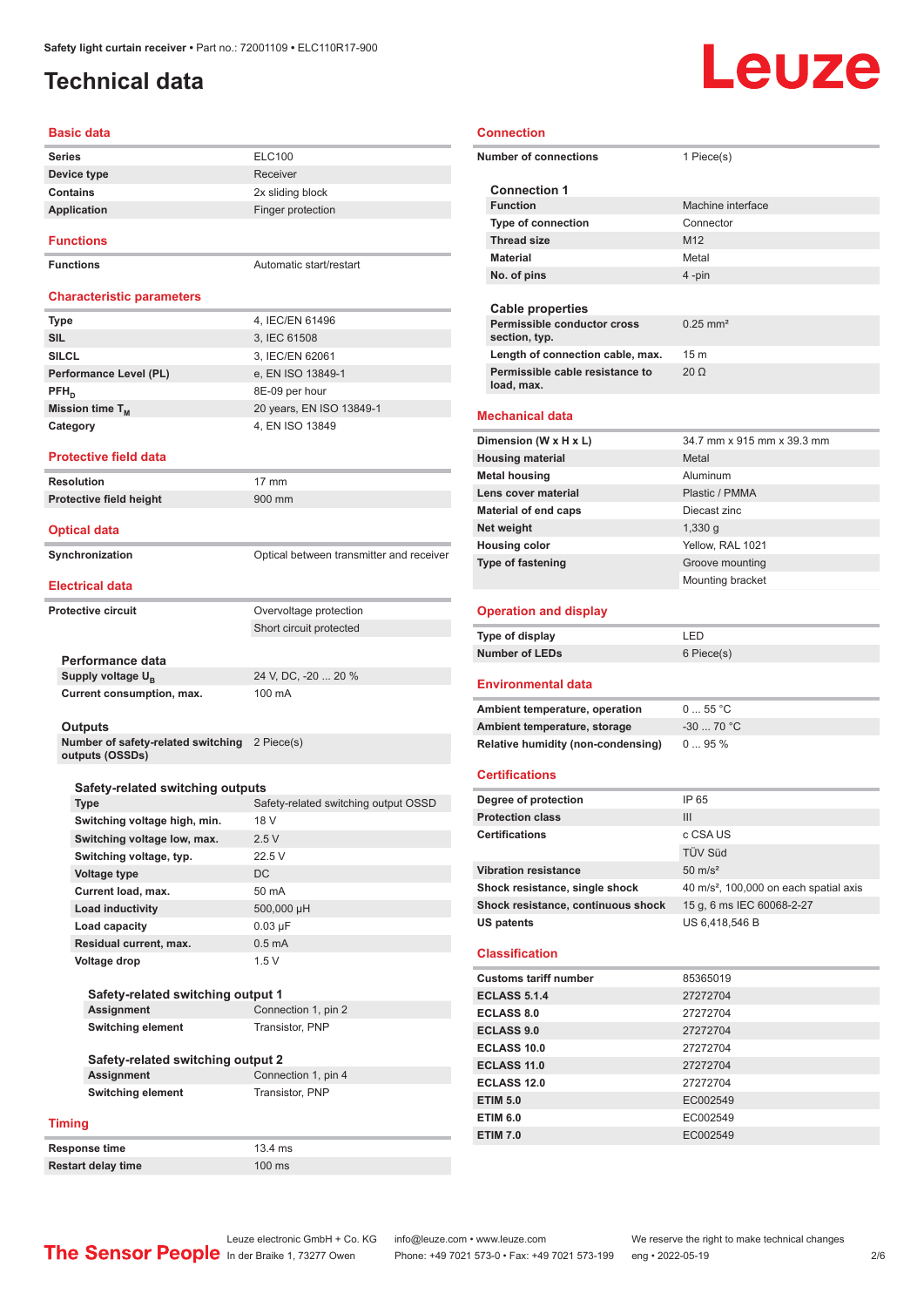## <span id="page-2-0"></span>**Dimensioned drawings**

All dimensions in millimeters



## **Electrical connection**

17.4

**Connection 1**

| <b>Function</b>    | Machine interface |
|--------------------|-------------------|
| Type of connection | Connector         |
| <b>Thread size</b> | M12               |
| <b>Type</b>        | Male              |
| <b>Material</b>    | Metal             |
| No. of pins        | 4-pin             |
| Encoding           | A-coded           |

### **Pin Pin assignment Conductor Conductor Color**

|                | $+24V$       | <b>Brown</b> |
|----------------|--------------|--------------|
| $\overline{2}$ | OSSD1        | White        |
| 3              | 0 V          | Blue         |
| $\overline{4}$ | <b>OSSD2</b> | <b>Black</b> |





Leuze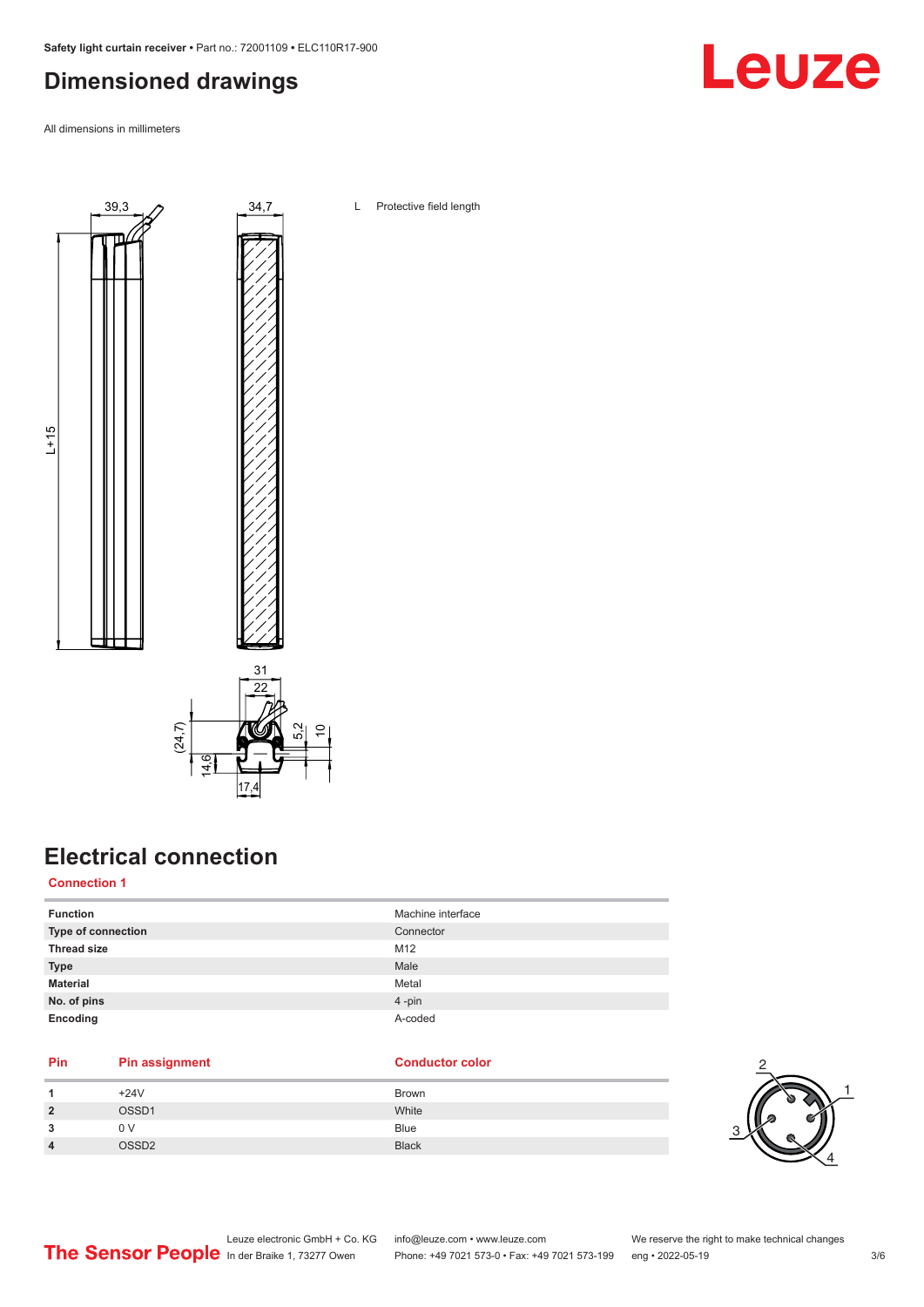## <span id="page-3-0"></span>**Circuit diagrams**

## Leuze

Connection diagram receiver



### Circuit diagram example with downstream MSI-SR4B safety relay



## **Operation and display**

| <b>LED</b>     | <b>Display</b>                                | <b>Meaning</b>                                |  |
|----------------|-----------------------------------------------|-----------------------------------------------|--|
| 1              | Red, continuous light                         | OSSD off                                      |  |
|                | red, slowly flashing (0.5 Hz)                 | External error                                |  |
|                | red, flashing fast (10 Hz)                    | Internal error                                |  |
|                | Flash sequence 2x ON/OFF, followed by a pause | Connection error                              |  |
| $\overline{2}$ | Green, continuous light                       | OSSD on                                       |  |
| 3              | Blue, flashing                                | Light reception strength 1                    |  |
|                | Blue, continuous light                        | Light reception strength 2                    |  |
| $\overline{4}$ | Blue, flashing                                | Light reception strength 3                    |  |
|                | Blue, continuous light                        | Light reception strength 4, OSSD switches on  |  |
| 5              | Blue, flashing                                | Light reception strength 5                    |  |
|                | Blue, continuous light                        | Light reception strength 6                    |  |
| 6              | Blue, flashing                                | Light reception strength 7                    |  |
|                | Blue, continuous light                        | Light reception strength 8, optimum alignment |  |
|                | Blue, very quickly flashing                   | Fault in light reception                      |  |

1.2 Spark extinction circuit, suitable spark extinction

provided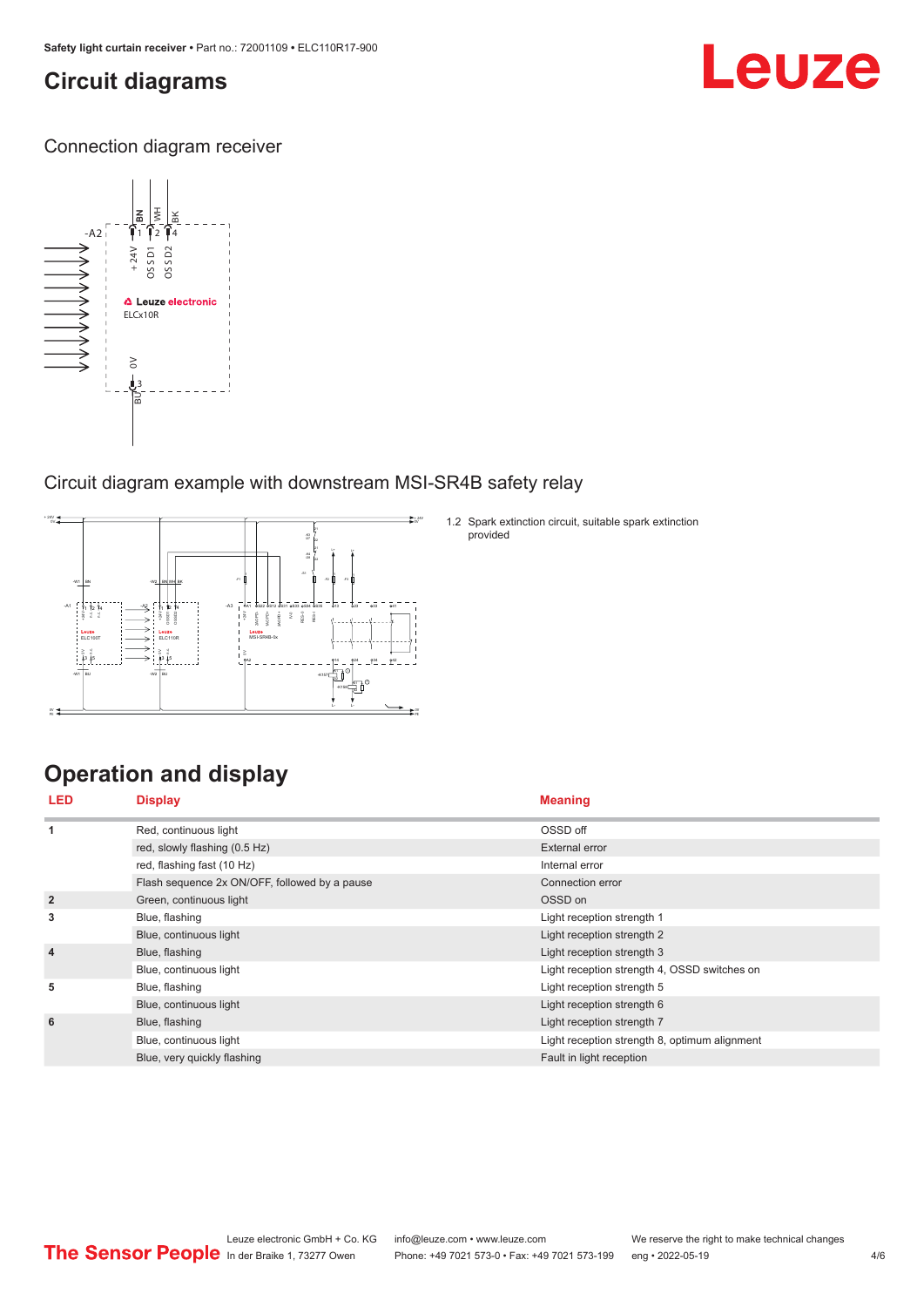## <span id="page-4-0"></span>**Suitable transmitters**



| Part no. | <b>Designation</b> | <b>Article</b>                      | <b>Description</b>                                                                                                            |
|----------|--------------------|-------------------------------------|-------------------------------------------------------------------------------------------------------------------------------|
| 72000109 | ELC100T17-900      | Safety light curtain<br>transmitter | Resolution: 17 mm<br>Protective field height: 900 mm<br>Operating range: 0.5  3 m<br>Connection: Connector, M12, Metal, 4-pin |

## **Part number code**

| Part designation: ELC1yyzaa-hhhh |                                                                                |  |
|----------------------------------|--------------------------------------------------------------------------------|--|
| <b>ELC</b>                       | <b>Safety light curtain</b>                                                    |  |
| X                                | <b>Series</b><br>1: ELC100                                                     |  |
| <b>yy</b>                        | <b>Function classes</b><br>00: transmitter<br>10: receiver - automatic restart |  |
| z                                | Device type<br>T: transmitter<br>R: receiver                                   |  |
| a                                | <b>Resolution</b><br>$17:17 \, \text{mm}$<br>30:30 mm                          |  |
| hhhh                             | Protective field height<br>300  1500: from 300 mm to 1500 mm                   |  |

| <b>Note</b>                                                                                  |
|----------------------------------------------------------------------------------------------|
| ∜ A list with all available device types can be found on the Leuze website at www.leuze.com. |

## **Notes**

| Observe intended use!                                                                                                                |
|--------------------------------------------------------------------------------------------------------------------------------------|
| $\&$ The product may only be put into operation by competent persons.<br>♦ Only use the product in accordance with its intended use. |

## **Accessories**

## Connection technology - Connection cables

|         | Part no. | <b>Designation</b> | <b>Article</b>   | <b>Description</b>                                                                                                                                                                |
|---------|----------|--------------------|------------------|-----------------------------------------------------------------------------------------------------------------------------------------------------------------------------------|
| §<br>WL | 50133860 | KD S-M12-5A-P1-050 | Connection cable | Connection 1: Connector, M12, Axial, Female, A-coded, 5-pin<br>Connector, LED: No<br>Connection 2: Open end<br>Shielded: Yes<br>Cable length: 5.000 mm<br>Sheathing material: PUR |